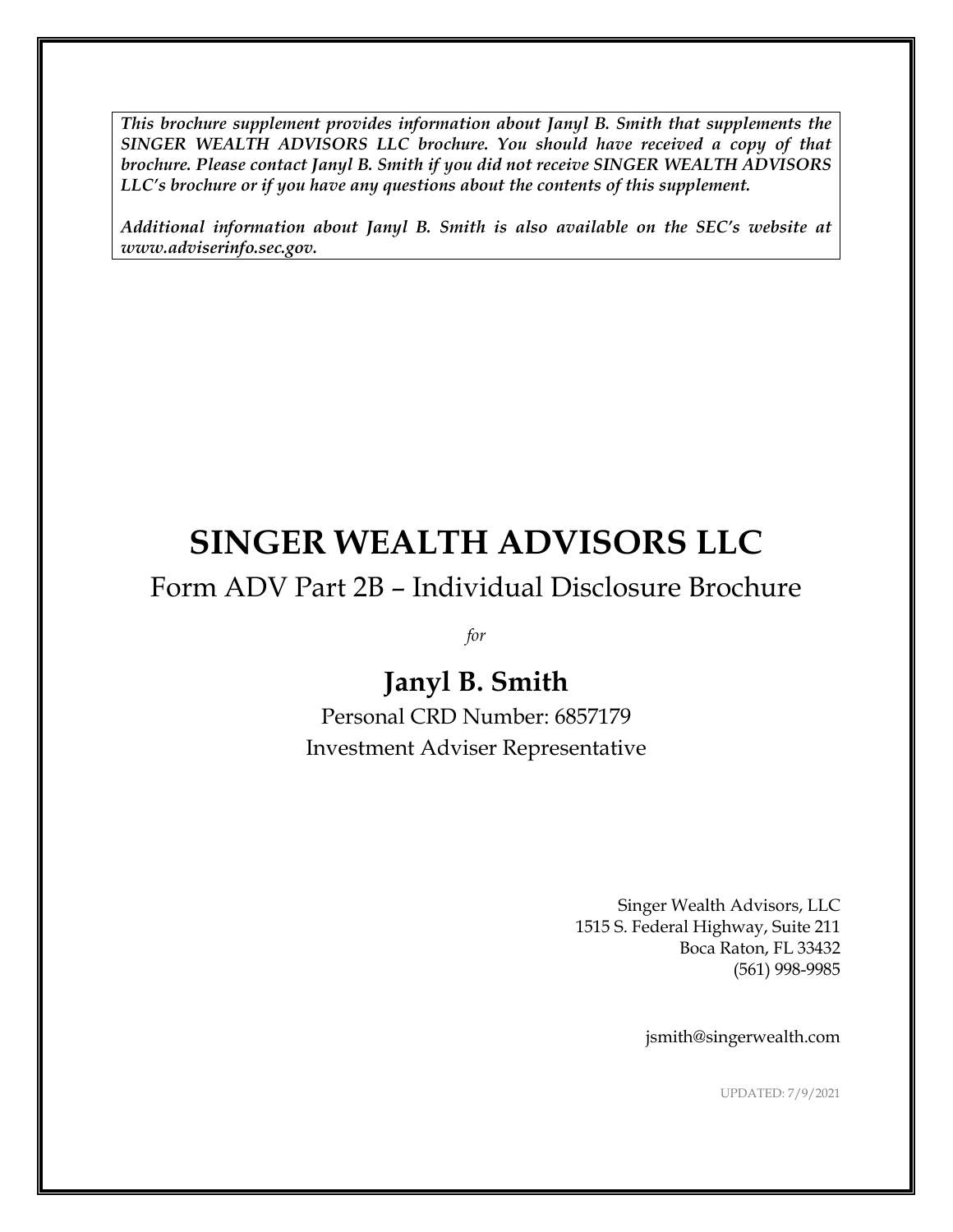## **Item 2: Educational Background and Business Experience**

#### **Name:** Janyl B. Smith **Born:** 1984

#### **Educational Background and Professional Designations:**

#### **Education:**

Juris Doctor Law, University of Miami School of Law - 2017 Master of Laws Taxation, University of Miami School of Law - 2017 Bachelor of Science Law, South University - 2013

#### **Business Background:**

| 09/2020 - Present   | <b>Investment Adviser Representative</b><br><b>Singer Wealth Advisors LLC</b>           |
|---------------------|-----------------------------------------------------------------------------------------|
| $01/2019 - 09/2020$ | <b>Financial Advisor</b><br>Singer Wealth Advisors Inc                                  |
| $10/2018 - 01/2019$ | <b>Financial Advisor Associate</b><br>Morgan Stanley                                    |
| 12/2017 - 01/2019   | <b>Financial Advisor Associate</b><br>Morgan Stanley Private Bank, National Association |
| $09/2017 - 10/2018$ | <b>Financial Advisor Associate</b><br>Morgan Stanley                                    |
| $06/2017 - 09/2017$ | Bar Exam/Unemployed<br>Bar Exam/Unemployed                                              |
| $08/2014 - 05/2017$ | <b>Full-Time Student</b><br>University of Miami School of Law                           |
| $06/2016 - 08/2016$ | Summer Associate<br>The Travelers Companies, LLC                                        |
| $08/2015 - 08/2016$ | <b>Research Assistant</b><br>University of Miami                                        |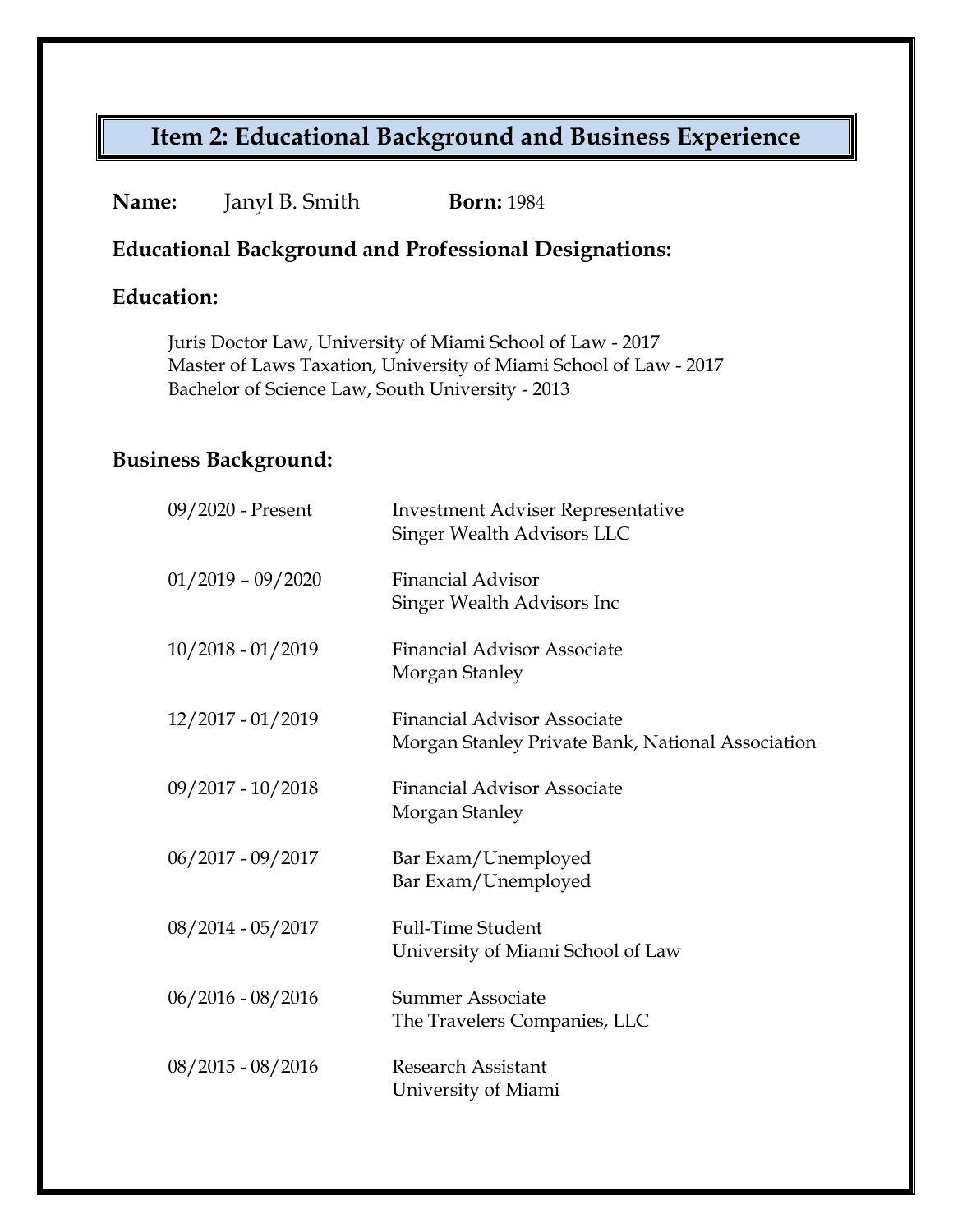| $01/2016 - 05/2016$ | Student Intern<br><b>Investor Rights Clinic</b>                         |
|---------------------|-------------------------------------------------------------------------|
| $09/2015 - 11/2015$ | <b>United States Courts</b><br><b>United States Courts</b>              |
| $05/2015 - 08/2015$ | Legal Intern<br>American Civil Liberties Union of Florida               |
| $11/2013 - 08/2014$ | Law Clerk<br>Glasser & Kleppin, P.A.                                    |
| $08/2013 - 07/2014$ | Part-Time Student<br>Nova Southeastern University Shepard Broad College |
| $06/2011 - 11/2013$ | <b>Managing Director</b><br>Rosenblum Financial Group, Inc.             |
| $10/2010 - 06/2013$ | <b>Full-Time Student</b><br>South University                            |
| $03/2013 - 05/2013$ | Legal Extern<br>Reva Brown & Associates, P.A.                           |
| $08/2008 - 05/2011$ | <b>Regional Director</b><br>401K Exchange, Inc.                         |

#### **Item 3: Disciplinary Information**

There are no legal or disciplinary events that are material to a client's or prospective client's evaluation of this advisory business.

### **Item 4: Other Business Activities**

Janyl B. Smith is a licensed insurance agent. From time to time, she will offer clients advice or products from those activities. Clients should be aware that these services pay a commission and involve a conflict of interest, as commissionable products conflict with the fiduciary duties of a registered investment adviser. Singer Wealth Advisors always acts in the best interest of the client; including the sale of commissionable products to advisory clients. Clients always have the